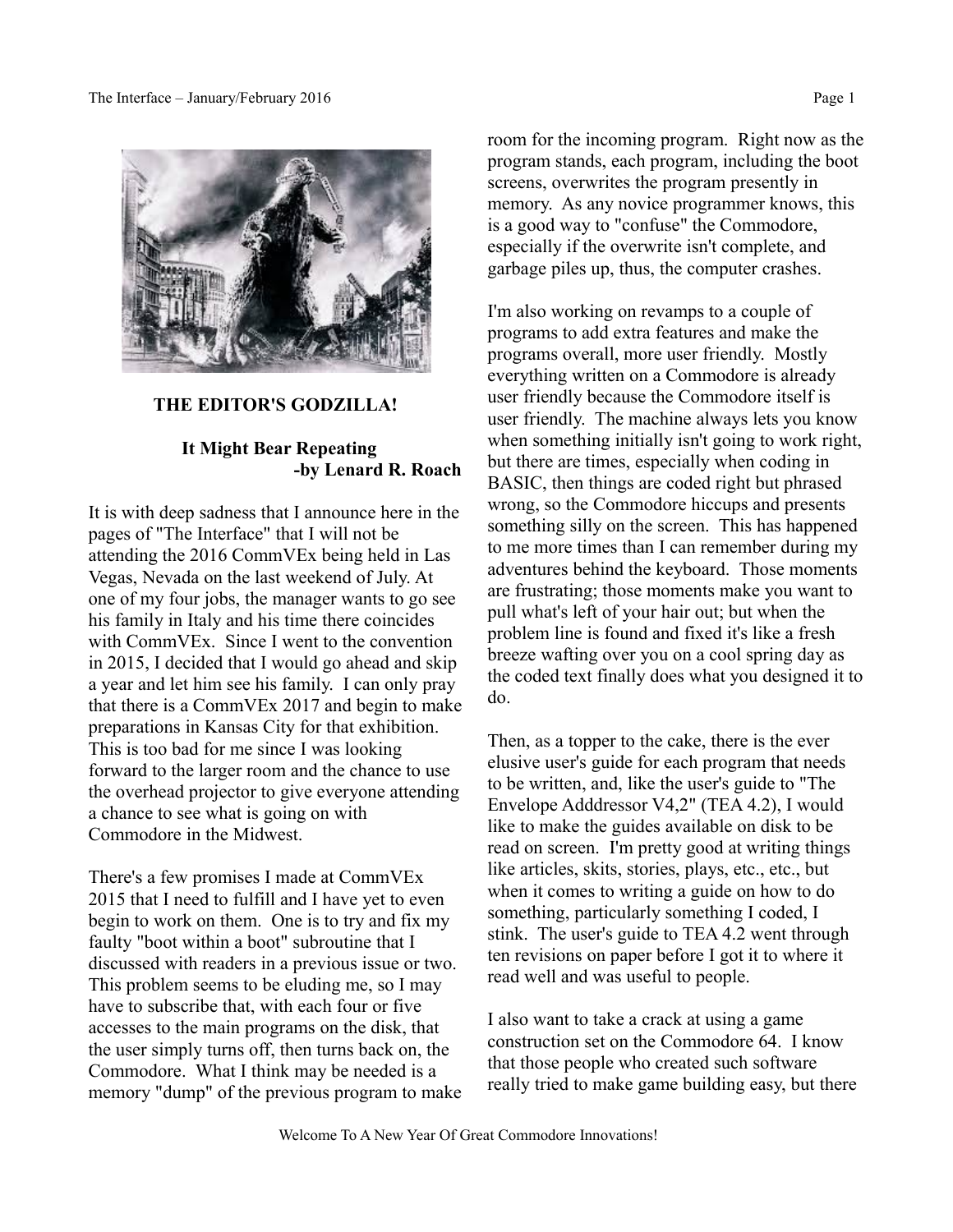are still hose heads like me who need additional tutoring to make sure I understand everything correctly. I've been advised by FCUG that all such construction sets are available on the Internet in some sort of image format, but it would cost more money for me to buy the proper software, hardware, and cables than to just check eBay and bid on the proper item needed. Sure, I take a chance that I will spend good money on bad product but with the lack of proper Internet hookups for the Commodore, as stated before, is more cost effective.

Finally, as I promised at the CommVEx 2015, and posted on YouTube, I hope to have done a first draft of a new Commodore book. The good news is that I have several essays and articles to choose from; the bad news is that I have several essays and articles to choose from. In "Run/Stop-Restore: 10th Anniversary Edition" I had limited collection, which made selection easy, but now, six years and three magazines to write for, this may be harder than I thought. I only want to choose the best of the best for the new book and that's a chore in itself. Also, don't forget that I'm also working on my skits and plays for churches. As of this writing, I am one year behind on promised release of my new skit book, and I'm falling behind every day. I have to apologize for this. I see these mega-ministers releasing at least one book a year and thought I could do the same. It was later realized that these people have a warehouse full of staff that can take his notes and write up beautiful prose wherein I work with only my closest friends who volunteer their time and talent to make me look good. They do a dynamite job and I wouldn't switch them for a paid professional at all, but I have to meet them half way and write the manuscripts. For those of you who follow my writing career outside FCUG and Commodore, Volume Three of my puppet skit series is going through a second re-write as, when I looked at the book as a whole, I was not satisfied with my results, so I decided to go through the entire manuscript and start making

changes in writing, style, format, and descriptions. I hope to get back onto this project soon.

I also wanted to, as a consolation for not being able to attend CommVEx, make a video of myself presenting the same programs I did at CommVEx 2015, but with a lot more detail than what I presented at the meeting. I wanted to have the venue at the church I attend, but, because of the rise of lawsuits against churches coming from the LGBT community, my church has suspended all extra curricular activities that are not church related. Even though I am a member of the church, the Commodore machine is not, so I cannot make the video in a large venue. I can make it here at the Roach Center For BASIC Commodore Studies but it would take some positioning to get the best camera in such a small room like where my Commodore 128 resides, and there is no room anywhere else in the RC4BCS to get a good video of the layout. Back when I was making programs left and right for the Commodore 64, and before the invention of the Digital Video Disc, I would plug my Commodore's video cable into the back of a Video Cassette Recorder and record what was being broadcasted from the machine onto video tape, then show the tape at the Kansas City Commodore meeting along with my standing there giving a play by play description of what was being shown on screen. We pretty much do that now with the meetings, but we usually have a central Commodore computer to work from that is already hooked up to a video display.

I'm sorry if I am beginning to sound like a skipping CD and repeating myself in these pages, but it doesn't hurt to go over again what I have said before in earlier issues and bundle it up, once again, into a single piece. I have so many things planned for my Commodore work that I would like to take a year off from working and just get it all done in that time span. But I know me, and the me I know would not sit right down and work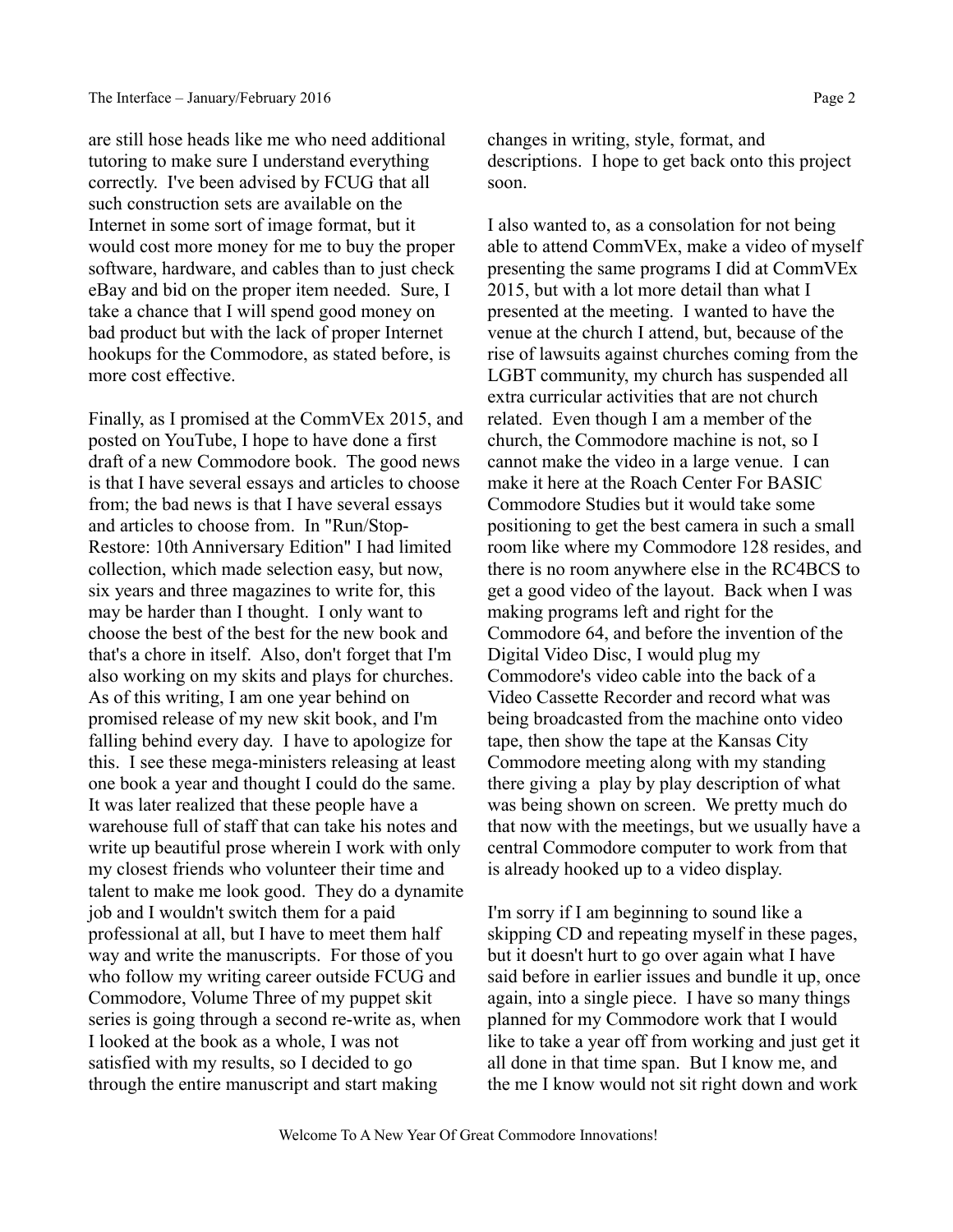on all these projects but find excuses not to work on them. This is the fault of the lack of discipline I encountered in my younger days which is carrying over into present times. If given the chance to do it over again, I would definitely work harder on being more consistent and less flighty, then I would have the self control to get things done in a timely manner. But be that as it may, one must allow the picking up of all the broken pieces of your life and allow them to be assembled into a functioning fashion.

As usual we got a great newsletter ready for you to enjoy so please go to the next article and read more about the adventures being produced, either directly or indirectly, by the Commodore computer and the people who still love to use it...



### **MONTHLY MEETING REPORTS -by Robert Bernardo & Dick Estel**

#### **January 2016**

The long-awaited visit to Greg Dodd's home in Patterson, about two hours north of Fresno, finally took place on January 17. The main reason to have our meeting there, of course, was to see and play with Greg's collection of arcade games, and it was everything we expected and more.

Roger rode with Dick from Fresno, while Robert drove in from his parents' house in Stockton, a short half hour trip.

Since we had not had lunch, we all got in Greg's SUV and went across town to the Pizza Factory, a chain that specializes in putting their restaurants in smaller towns. Pizza Factory started in the Sierra foothill communities of Oakhurst and Mariposa and spread throughout the western states. Dick had eaten in nearly a dozen of their locations and recommended them without reservation. Greg and his acquaintances were happy that the chain had just opened in Patterson.

When we arrived at the Pizza Factory, we met Duncan MacDougall. Duncan, a member of The Other Group of Amigoids (Amiga club) in San Jose, came from his home in that area and had been invited to join the meeting at Greg's. For lunch, Dick had a sandwich while Roger, Duncan, Robert, and Greg had the pizza buffet.

Back at Greg's, our first stop was his computer room. It was the first time for us, and our jaws dropped as we gazed on an amazing collection of game machines, controllers, and software. It's probably not true, but the first impression was that Greg had one of every game machine ever made, as well as Atari and Commodore computers.

Cartridges and boxed software were displayed neatly on a number of shelves around the room, and it would not be exaggerating to say that this is what gamer's heaven must look like.

Next we went out to what was once the garage and had been converted to an arcade; Robert had been there before. Narrow walkways wound around a dozen or so game consoles – pinball, sitdown racing machines, PacMan, Star Wars, and classic shooter games.

From then on it was "kids in a candy store" time,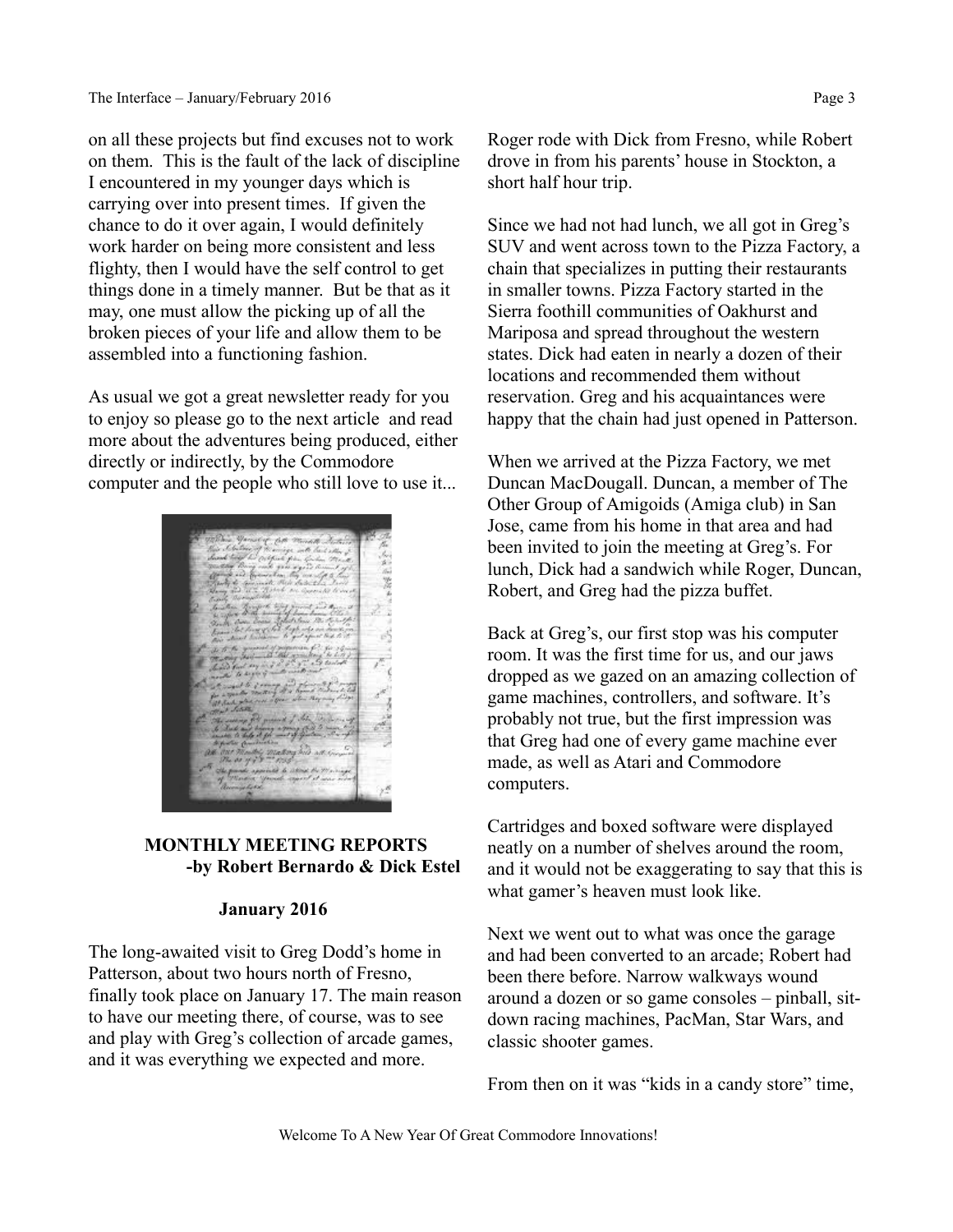with everyone going from game to game, testing his skill. Even Dick, who has never been very interested in games, tried his hand at pinball and Pac-Man, complaining that the latter was too fast compared to the Commodore version (in other words, he died a lot).

All too soon Dick and Roger had to leave, with a two-hour trip back to Fresno. Robert and Duncan stayed and retired with Greg to the computer room. There they talked about the consoles, about the computers, and about modding and hacking the machines. Duncan, the hardware repairperson, examined Greg's Amiga 500 and two of Robert's A500's, giving suggestions on how to improve them and how to repair certain defects.

As the sun started to set, Robert and Duncan decided it was time to leave. Clearly having enjoyed their visit, they thanked Greg for his hospitality.

#### LINKS:

Pizza Factory:<http://pizzafactory.com/> Pac-Man:<https://en.wikipedia.org/wiki/Pac-Man> Photos of Greg's computer room: [http://blog.retro-link.com/2016/02/the-computer](http://blog.retro-link.com/2016/02/the-computer-room.html)[room.html](http://blog.retro-link.com/2016/02/the-computer-room.html) AND <http://www.dickestel.com/fcug.htm#new020416>

### **February 2016**

Our regulars were all on hand for the February meeting: president Robert Bernardo, vicepresident Roger Van Pelt, secretary-treasurer Dick Estel, Grand Exalted Poobah of the VIC-20 Vincent Mazzei, board member Louis Mazzei, and member Greg Dodd. As usual, Greg won the prize for traveling the longest distance for approximately the 38th consecutive month.

While we started our lunch, we were serenaded with Commodore SID music by 8-Bit Weapon's (Seth and Michelle Sternberger) latest album, "Disassembly Language: Ambient Music for

Deprogramming." Departing from their usual uptempo material, they had created a collection of background music.

Dick reported that the Memory Lane series of articles is coming to an end soon. He will now begin a series of biographical articles on current members and will be sending a questionnaire to be completed. Only half-jokingly, he warned that failure to return the form would result in facts being made up from thin air (perhaps a suitable approach during an election year?)

Maker Faire will take place in San Mateo in mid-May, and Robert will show off a VIC-20 and an Amiga 1200. He joked that last year the public wanted to see a Texas Instruments TI-99 computer at the display, and he may well have to bring one to satisfy the crowd this year.

We watched the beginning of a newly-released video, "Growing the 8-Bit Generation," which features Jack Tramiel's last interview. We will look at more of this fascinating production during future meetings. A preview can be found on line at [http://8bitgeneration.com](http://8bitgeneration.com/)

Several months ago Dick received an email from a former Commodore user who had seen some of the Commodore-to-JPG graphics Dick posted online (for example at

[http://www.dickestel.com/commodoregraphics.ht](http://www.dickestel.com/commodoregraphics.htm) [m\)](http://www.dickestel.com/commodoregraphics.htm). He asked if the original Commodore graphics were available.

Dick found them on his CMD hard drive and was ready to send two 3.5 disks to the gentleman. However, it turned out the user did not really want "original Commodore graphics" but a .D81 or other disk image version for use with an emulator.

Robert agreed to attempt a conversion and set up the program CBM-Command, which is supposed to do create .D81's on the Commodore.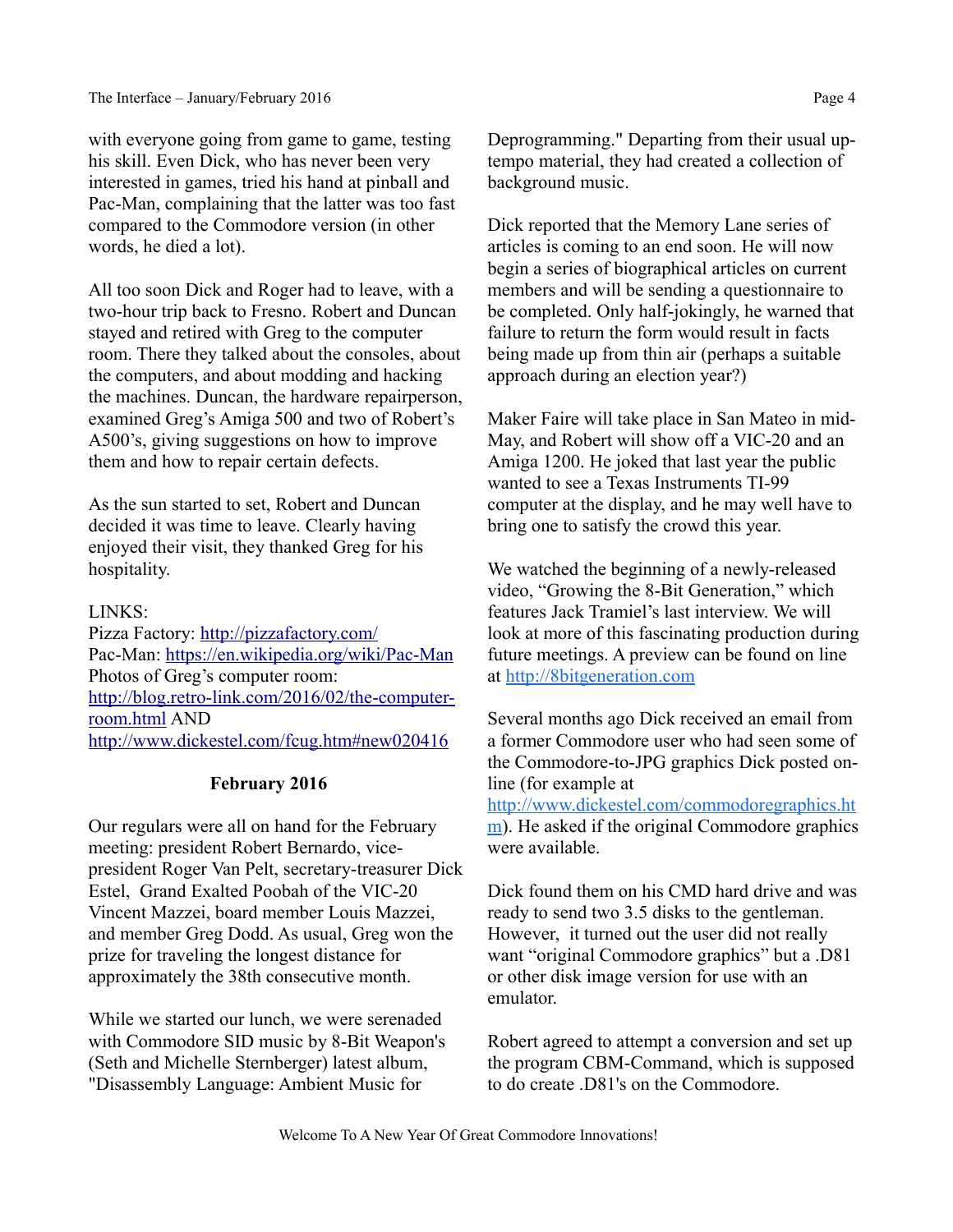Unfortunately, the interface was not intuitive, and the instructions were not clear. Robert was able to transfer the files from the 3.5" disk to a flash drive, but it did not create the needed .D81.

Roger thought that he could accomplish the task with equipment and software he had at home and took the disks with him. After about a week, he was successful, and the files have been sent to our correspondent as we await his comments.

Hardware and software demos continued. After a bit of playing with the keyboard, we ran a few sound samples from the Megalosound 8-Bit Stereo Sampler for the classic Amiga. Also for the Amiga, we saw a few of the latest European demos.

For the Commodore 128, we'll tried out the Robert Willie's latest version of SAM (Software Activated Mouth) 128, which was supposed to be compatible with the SuperCPU 128. At 20 MHz. on the SCPU, the voice sample included with the program ran too fast and was unintelligible. At 1 MHz. on the SCPU, the voice sample ran very, very slowly. At 2 MHz. on the SCPU, the voice sample sounded correct. Without the SCPU, at 1 MHz. the voice sample sounded correct, but at 2 MHz. the voice sample ran fast. Conclusion – Willie will have to work on the program's compatibility some more.

In hardware we examined the 4 MHz. RS65C02 CPU which replaces the 6502 chip in the VIC-20 and the SmartBasic.net Null Phone Adapter which allows you to connect two computers and allow them to communicate to each other via their respective term programs.



## **CP/M Games For The 128 -by Guest Contributor Robert Willie**

### **Zork Trilogy**

Zork, Zork II, and Zork III (the trilogy) are/were commercial games by Infocom. I'm not a lawyer, but as I understand it, the company is no longer in business, and the various copyright(s) have shifted around since the time of death. I'm not sure who, if anybody, currently owns the current copyright(s).

I was pleasantly surprised to find the original Zork trilogy of "interactive fiction" available for CP/M. However, I was only able to find disk images on the Internet in non-Commodore format (variable MFM-format). So, I created a hack in VICE that allowed it to read these "foreign" disk formats (variable-MFM). NOTE: The C128 computer and C1571 (and C1581) disk drive(s) can easily read many "foreign" disk formats; sadly the official version of VICE fails to implement the full MFM capabilities, so I had to hack VICE to use these "foreign" disks. Anyway, my hack worked (at least, read-only) and I enjoyed playing Zork (again) on

my C128 (but this time, in CP/M mode).. While trying to improve my VICE hack to allow writing to disk, I somehow broke it, so I won't publish it here.

Well, I'm not the only one to do this. Francesco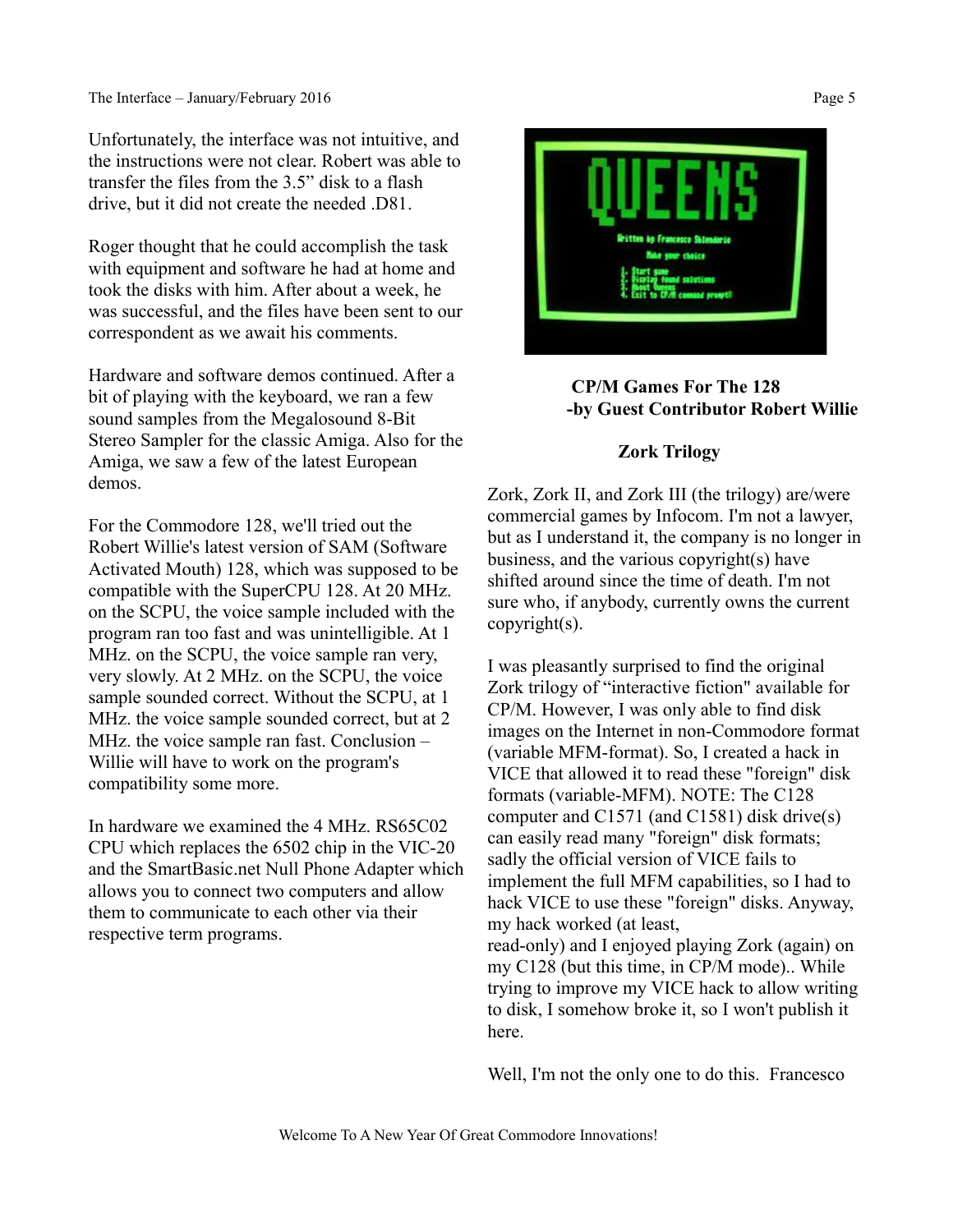Sblendorio also made C128-format disks for CP/M Zork, and was kind enough to share them with us! He actually did it better than me, because he put all of Zork I, II, and III on a single D71 format disk. You can find out how he made his disk images on his web page -- [http://www.](http://www./)  sblendorio.eu/misc/cpm128 If you want/need a D64 format disk, then you can download a ZIP file with 3 separate disks images, like I made:

Zork I: The Great Underground Empire Zork II: The Wizard of Frobozz Zork III: The Dungeon Master

Zork is a classic "text adventure". Because it has been well-documented, I won't say much about it (read about it here – http://en.wikipedia.org/wiki/zork). I will say that

Zork, like all Infocom text-adventures, had a great parser that made all other similar software look inferior.

#### **Tron**

This is an entertaining game based on a sequence from the movie Tron. Each player rides a "cyber motorcycle" which creates a trail in the form of a deadly wall. The goal is to force your opponent to crash. Your main method to do this is by creating walls (in 3d)... on your 2d computer screen, they appear as lines. An alternate method is to force your opponent into the boundary (this is just another wall which surrounds the entire game arena). The final "alternative" is to crash directly into your opponent (but you both die in that case, so it is not a realistic option).

There are two problems with this game. Most important is you need two players!!! There is no option for you to battle the computer (how sad). The second problem is the players must (both) use the keyboard.... this game (my opinion) is best played with a joystick(s)... sure a keyboard works, but is not ideal.

Aside from the "keyboard-only" and "2-playeronly" issues, this game is plenty of fun on a real C128. You need to use real hardware or a good emulator to enjoy the game, in terms of speed (for example, older VICE 2.2 emulator runs the Z80 at 1/2 speed). Also, on real hardware, the "reset" after a game ends can be too quick... on a slow/old emulator, the "next game" delay seems more natural (to me).

This game was written by C128 programmer/hacker "tokra". This game uses a special bitmap graphics package that he has (but I don't know how to get) called C128BITMAP.ZIP (as I recall). I'm still researching this issue... it seems this is a totally different graphics package than "GRAPH.INC" (used in the next game described below). The source code (in Pascal) is included on the CP/M disk image. (The graph / bitmap package is missing.)

[https://sites.google.com/site/h2obsession/CBM/C](https://sites.google.com/site/h2obsession/CBM/C128/images/cpm-tron.d64?attredirects=0) [128/images/cpm-tron.d64?attredirects=0](https://sites.google.com/site/h2obsession/CBM/C128/images/cpm-tron.d64?attredirects=0)

Anyway... have fun!!

## **Hanoi**

This is text/graphic game (similar to ASCII art). Unlike Tron, this game is 1-Player only. The object is to move a stack of disks (one disk at a time) from the initial stack (column 1) onto either of the two columns. For example, you can move your stack from column 1 to column 2, or you can move the stack from column 1 to column 3 (the initial stack to move is always in column 1).

Because even an idiot ("monkey") could solve the problem after an infinite number of attempts, the program actually tells you the minimum number of moves required. You "win" if you move the initial stack to another column with this minimum number of moves. Each move is simple for you (the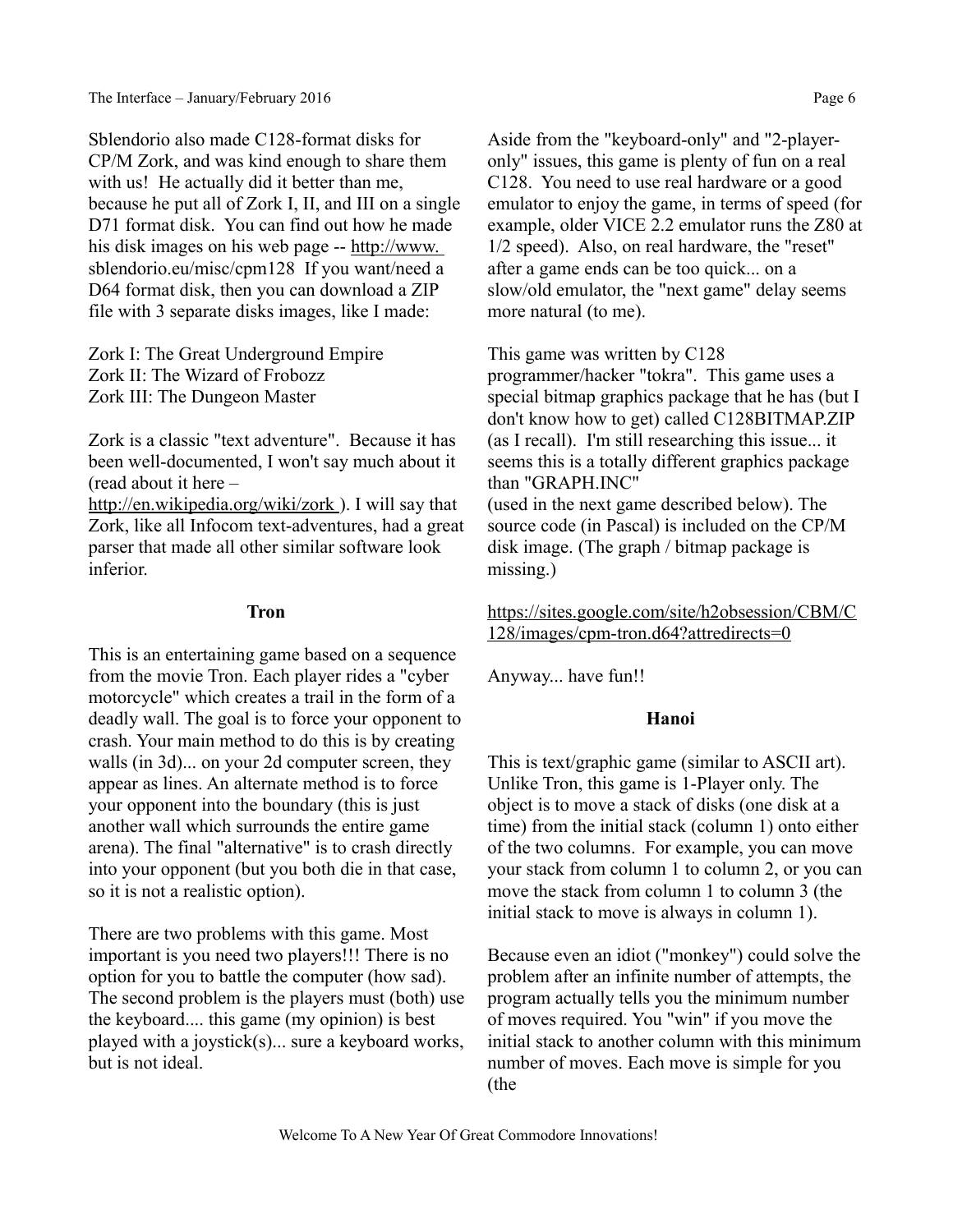player): first type (1-3), the column you want to remove a disk from, next type (1-3) the column where the disk should go

There is a limitation: you canNOT move a larger disk onto a smaller disk. In other words, you can only put smaller discs on top of larger discs (or said another way, you may NOT create an "unstable" / "upside-down" pyramid with larger discs above smaller ones). If that doesn't make sense, just play it for fun and you'll see what I mean. Anyway, attempting to create an "inverted pyramid" will be rejected as an illegal move.

From a "pure game" prospective, it is quite fun. You start off with simplest task: only two disks to move. You can change difficulty at the main menu with  $+$  and  $-$  keys (change number of disks from 2) to 7). However, the animation is a bit sluggish on real C128 (or a good emulator). With old emulators (which have Z80 at only 1MHz) it is annoyingly slow. And this slow speed assumes default choice of "no animation". If you turn on animation, it is frustratingly slow on real C128, and virtually unplayable on old/slow emulator.

NOTE: I am talking about the "C128" version of Hanoi (which features color) which is named "HANOI128.COM" on disk. Also on disk is a "CP/M neutral" (not C128) version of Hanoi (it has no color) which is named "HANOI-P.COM" on disk. The second (no color) version is recommended if the game is too slow in color. BONUS: The author,

Francesco Sblendorio also includes his Pascal source code on the disk image. This includes the "GRAPH.INC" file. His complete repository is available at

https://github.com/sblendorio/hanoi-cpm/.

I really had fun playing this game for several hours trying to get the "best score" at each level (Actually, I've only mastered level 5... still need to conquer level 6 and 7). I hope you enjoy playing

it (or learn from the source)!

Playing Tip: to quit in the middle of a game (maybe because you made a mistake), just press ESC key (this is F1 key in VICE emulator) to return to the main menu.

## **Queens**

Here is another game by Francesco Sblendorio. It also uses ASCII art and color. (There is no monochrome version.) The game engine (user interface) is more polished than his previous game. For latest updates, see Sblendorio's Git Hub page – [https://github.com/sblendorio/queens](https://github.com/sblendorio/queens-cpm)[cpm](https://github.com/sblendorio/queens-cpm)

The object of the game is to place exactly 8 "queens" (and nothing else) on a chess board such that none of them can attack anything. If you have ever played Chess, then you know that a Queen can move anywhere (but not in one move). The challenge of the game is to "space" all the queens so

that, in a single move, they can not "kill" (move to the position) of any other game piece (any other queen, because there are only Queens in this game).

If you are not familiar with this game, then after several attempts you might think this is cruel joke (impossible task). It is not impossible, but it is not easy either! For those of you who have never played Chess, the important thing to know is that a Queen may move an unlimited number of positions horizontally (on the same row), vertically (on the same column), or diagonally (an equal amount of rows and columns). The only "limit" is the queen may not "wrap around" the board. (I hope you understand "wrap-around", because I won't even try to explain it!)

If you are like me (somebody familiar with both Chess and the "Queens Challenge") then you will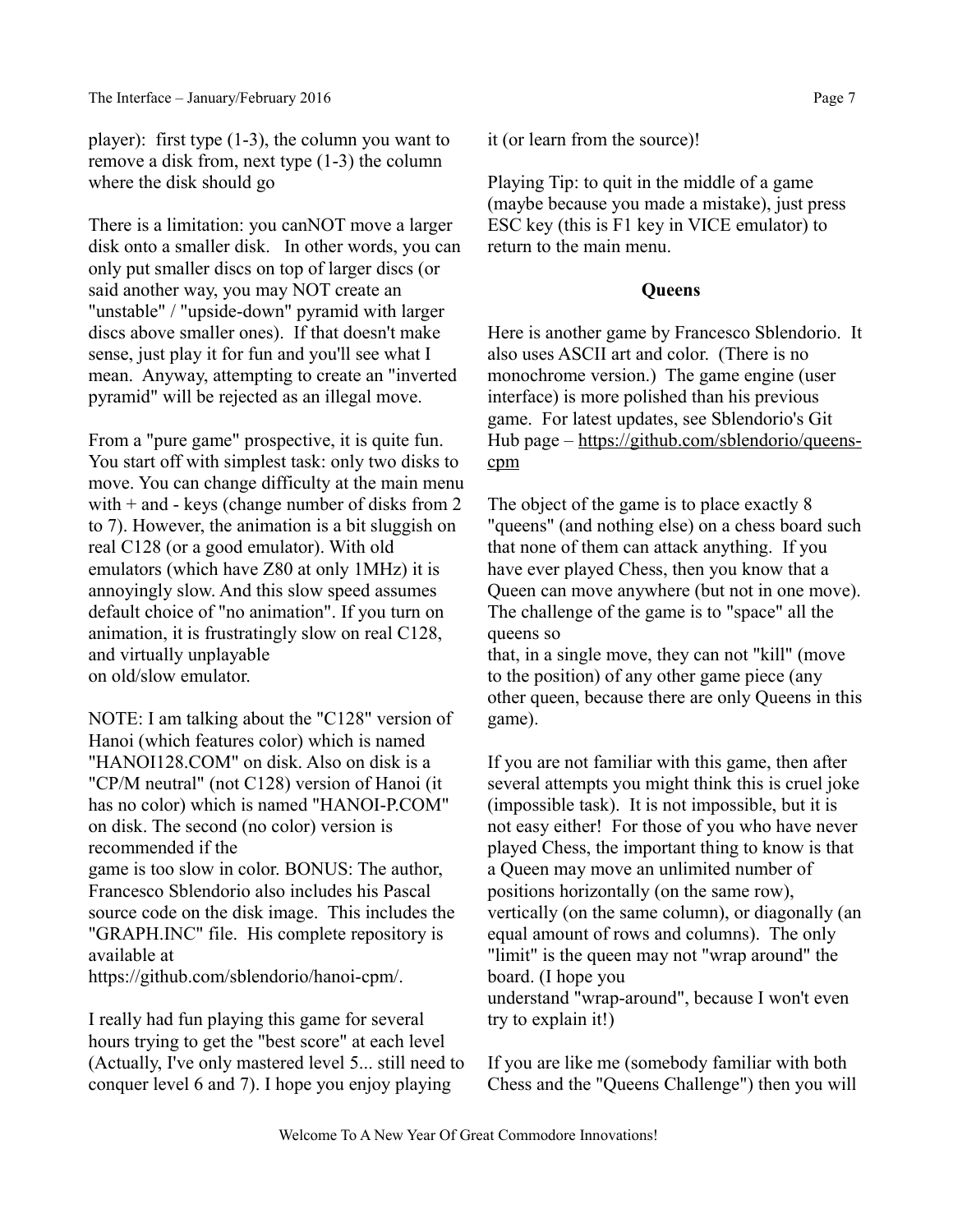still spend some (enjoyable?) time finding a set of positions for all 8 Queens such that none can attack any other! If you get really frustrated, you can cheat by using the "view solutions" option to see some winning arrays.

One of the coolest things is the list of "winning arrays" is not fixed! The list of "winners" may (re)saved to disk when/if you win: if you find a new solution (unknown to the game) then you can save it... and name your solution... very similar to a "high-score" list in the more popular arcade games of the 21st century.

A very interesting game for a "programming nerd" or a "traditional chess player".... but if you are into shoot 'em up arcade games or RPGs then it will probably bore you to death (or escape your comprehension).



## **On the Road The Long Drive to Rescue C= Equipment (part 2) -by Robert Bernardo**

[Back in the July-August 2014 issue of The Interface, part 1 of this article appeared. Part 2 was never published, even though it was finished in November, 2014. Well, here is part 2 with the cliffhanger ending from part 1. To read the complete article, go to [http://www.dickestel.com/articles4.htm#drive \]](http://www.dickestel.com/articles4.htm#drive) (Location - Maple Falls, WA)

I pulled into the gravel driveway and shut off the

car's ignition. From within the house, I heard the bark of a big dog. Uh-oh, would I have to contend with a dog?!

## **(Part 2)**

Mike's wife walked out of the front door… without a dog. She smiled and said that the dog was in the house and would not bother me. She also told me that Mike was out in the back and that I should drive car around the side of the house to the backyard.

I drove over the grass and parked under the trees. The late afternoon sun was bright, but there was a breeze, and it was neither hot nor cold. I got out of the car, and Mike walked up. We shook hands, and he showed me what he had taken out of the storage shed – Commodore and Amiga computers, drives, cables, software, and documentation. There was still more in the shed. However, he warned me; the large, wooden shed had had a leaky roof.

Washington has always had significantly more rain than California. For many years California has gone through drought conditions. On the other hand, Washington has so much rain that it has the only rain forest in the lower 48 states.

What did Mike's leaky roof mean to me? It meant that I would be entering a very wet storage shed. I wasn't wrong. I walked into the humid, dank environment of the shed. I was immediately hit by the smell, the smell of mold and mildew. Much of the leftover hardware in the shed was covered with moldy dust. Some bits looked like they were covered with slimy mold. And I could have sworn that fungus was growing in some areas of the shed. I looked at the shed's ceiling and noticed where it had collapsed and had let the rain in.

I thought for a moment… was I breathing in moldy air? Was I contaminating my hands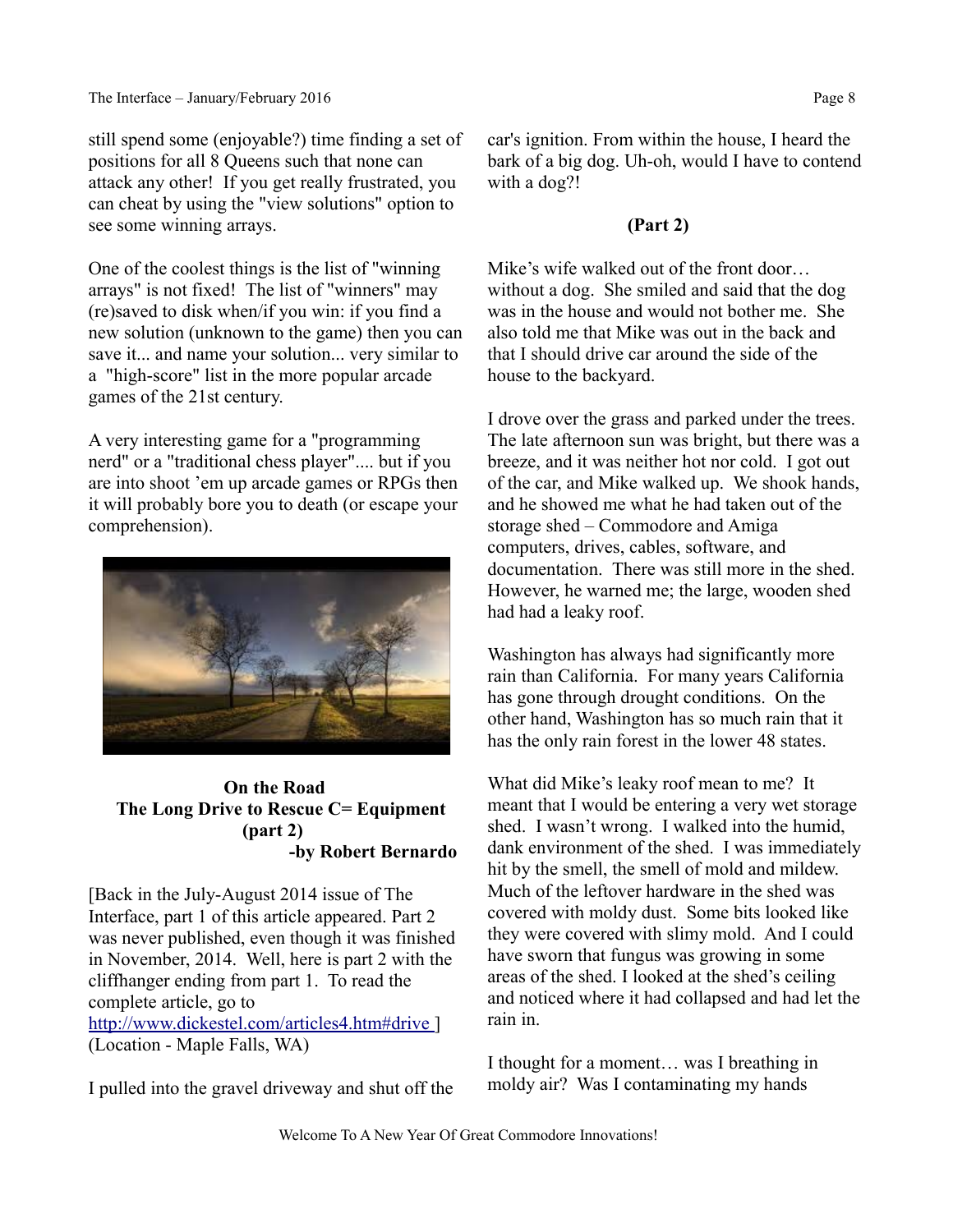anytime I touched anything in that shed? Was I endangering my health? No, I had to carry on.

I started carrying keyboards and disk drives out into the sunshine to let them dry off. I pulled out interesting software packages with their moldblackened, pages-stuck-together documentation. I dug around masses of dirty, tangled cables.

Then Mike showed me a room in the back of the shed. He had it lit dimly. In that back room, Mike had stored thousands and thousands of 5 1/4" and 3 1/2" floppy disks in cardboard and wooden boxes – all those floppies full of programs. Those floppies looked like they were covered with a layer of mold. Heck, I didn't want to transport that contaminated stuff in my car. I told Mike that I didn't have room in my car for all those floppies… which was the truth. I had expected just a few Commodore and Amiga hardware items, but Mike was giving away much more than that. O.K., I would grab as much hardware as I could and a little bit of the software. Well, some of the hardware would have to stay, like the unreliable, black brick, C64 power supplies, and the Amiga 2000 which had a missing top cover and which had been fully exposed to rain pouring into it from the leaky shed roof. Mike said that he would dispose of the software.

As I let the goods dry off in the sunshine, Mike and I talked. Why was he ridding himself of his Commodore and Amiga items? More or less, he said it was time for them to go. Had he bought all of these items? No, as a member of the Upper Peninsula Commodore Home Users Group (UPCHUG), he had received them from other users. Mike was retired; what had he done in the past? To my surprise, he said that he had worked on building Saturn V boosters for the National Aeronautics and Space Administration. Wow, a person who actually worked on the rockets that sent man to the moon! So, we talked about his work on those rockets of the late 1960's and early

1970's.

Mike had to go in for dinner, and I had to go back to Bellingham and find the Motel 6 where I would spend the night. I packed the hardware into the car; along with other monitors and C64's I had brought from California for Ray Carlsen to repair, it filled all the back seat and the front passenger seat. After the car was I packed, Mike and I talked a bit more, and I assured him that the Commodore hardware would be checked out by Ray Carlsen the next day and that the moldy documentation would be photocopied onto fresh paper. I thanked him for the goods, and I left for the motel.

That night I booked into the motel and found a local Thai restaurant where I had a fine dinner.

The next day I drove south to Seattle, arriving at the Living Computer Museum just after 1 p.m.. I asked for Stephen Jones and was led upstairs to the exhibits. While I waited, I looked at the mintlooking C64 and Amiga 500 on display, among other classic computers. Finally, Stephen showed up, and we were both glad to see each other. The last time we met up was back in 2009. He showed me around, including the room with the mainframe computer and the museum storage room which had many more Commodores and Amigas waiting to be restored for future exhibit.

It was too brief of a visit, and I left by 3, hoping to beat the Seattle rush-hour traffic. Seattle traffic was fine; it was the Tacoma-Olympia traffic farther south which was the killer. For an hour or so, my car moved at 25 miles per hour or less. Finally, I got past the traffic and was back to normal freeway speeds.

I got to Ray Carlsen's house at about 6:30 p.m., and I apologized for my wrong estimated time of arrival. Ray was gracious and told me that there was no problem. After telling Ray about my adventures in Maple Falls, I started unloading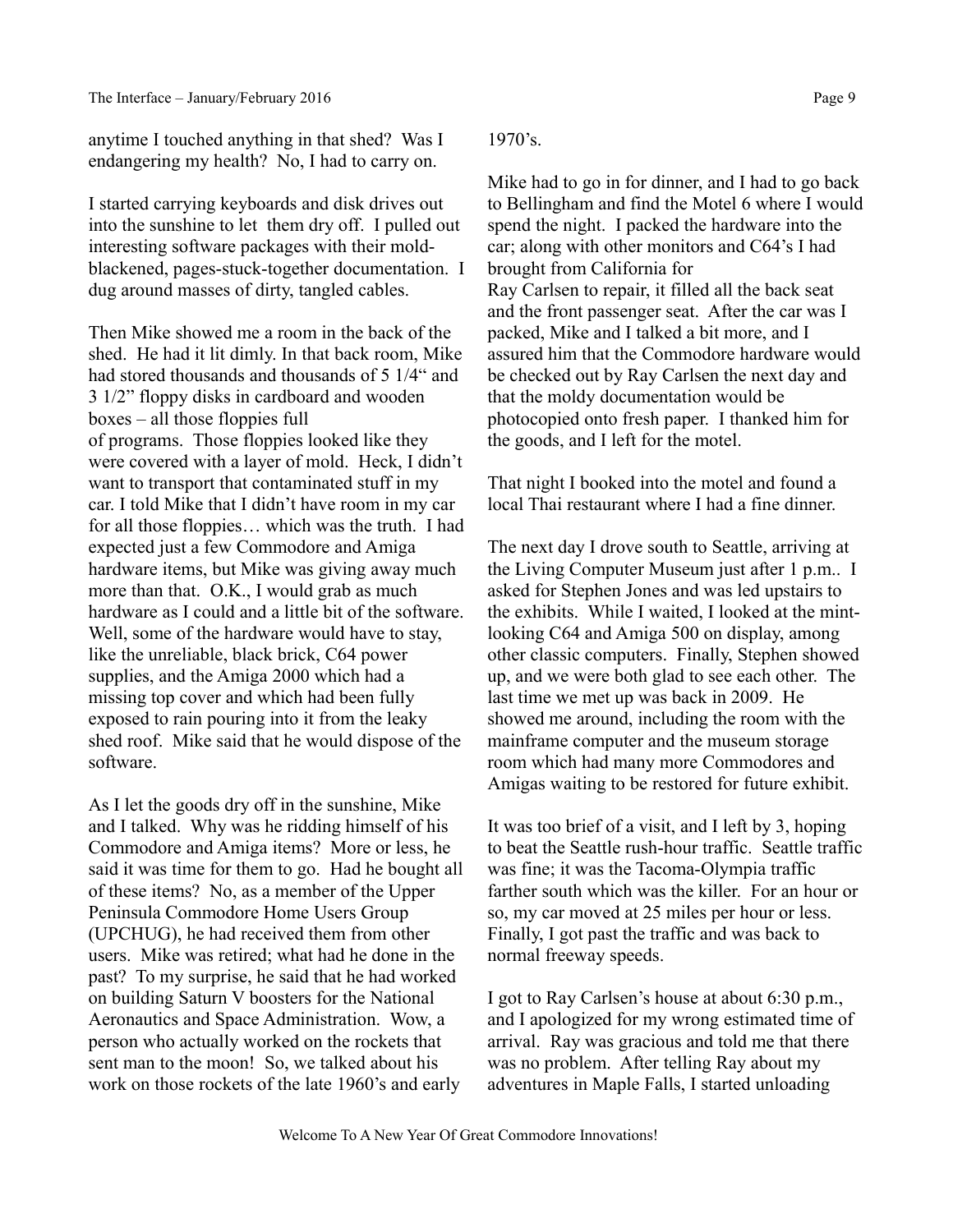Mike's Commodore hardware out of my car. "Look, Ray. Another RAMLink for you to test!"

In return, Ray handed back the VIC-20 and Commodore monitors he had repaired and which I had to bring back to California. Since Ray didn't work on Amiga 500's, I left those in the car. If necessary, I could bring those to the repair technician of The Other Group of Amigoids in San Jose, California.

After a couple of hours with Ray, I left for Portland, Oregon and my hotel there. I stuck to my schedule for the rest of the weekend - meeting with PDXCUG officers, going to the Quarterflash concert at the Bite of Portland, and making it to the last hours of the Filipino Barrio Fiesta.

Epilog – Here are the hardware results of the journey to rescue the equipment:

two Amiga 500s and one Amiga 500 power supply – not working

one Amiga 500 and one Amiga 500 power supply – working

one boxed Commodore 1351 mouse and one Amiga mouse – working

And Ray Carlsen's findings --

RAMLink SN#000343 1990 version 16 M of RAM installed, 1581 p.s. used for power. A bit of corrosion here and there but no damage obvious. Checked o.k..

C128DCR SN# CA1001250 has OEM JiffyDOS and DS switch on front panel, extra hole nearby. Cleaned and lubed drive (head clog) and resoldered open wire on top head, cleaned ports, secured latch pin.

C128DCR SN 041054 – Secured loose latch pin,

cleaned & lubed drive, replaced broken drive door knob. Computer works, but drive doesn't format and disk ID errors. I found and fixed that problem already.

1581 with JiffyDOS installed. Given a minor cleaning.

1581 with JiffyDOS installed, drive select switch on front. Given a minor cleaning.

1581 with OEM DOS. Some rust & corrosion. Reads o.k. but no write due to a combination of a partially clogged head and a bad disk. Now fixed.

1541-II, 1571, Excelerator Plus drives. Severe water damage. Recommend no fix.

A C128 with p.s. and cables in a very torn up box. It had a bad IC (repaired) and works fine now. There were also several power supplies in a box with the RAMLink, and they checked out fine.



# **MEMORY LANE -by Dick Estel**

# **INTRODUCTION**

This is number 17 of a limited series of articles saluting some of our past members, people who have made a significant contribution to the club. Our more recent members did not have the pleasure of knowing these men and women, some of whom have passed on. However, they made a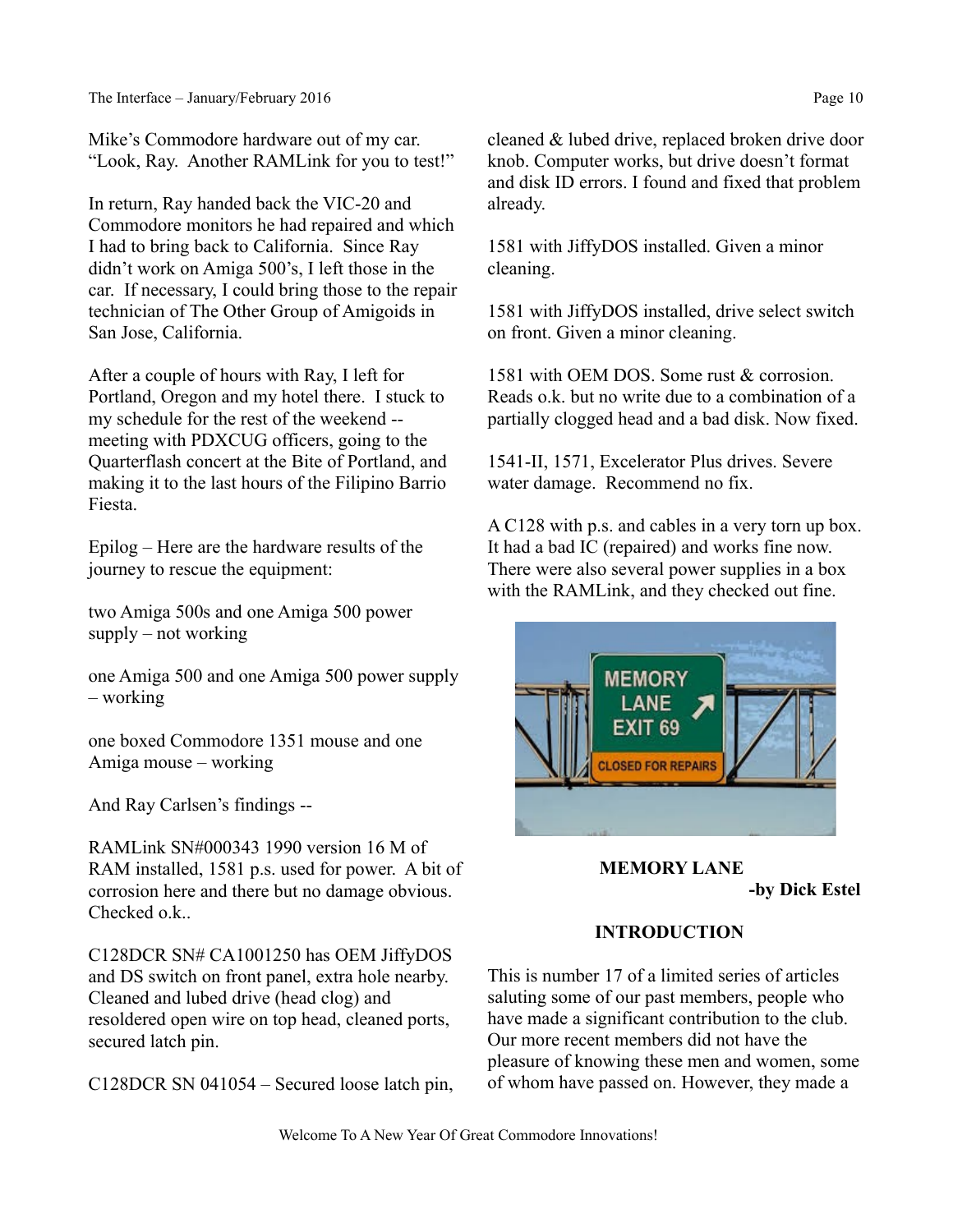lasting impression on the club and the author.

Questions and comments to our web address, [info@dickestel.com,](mailto:info@dickestel.com) are welcome.

#### **THE KIDS**

Throughout the history of the Fresno Commodore User Group, we've had kids at our meetings. Some of them were tagging along with a parent; some were full-fledged members in their own right, such as our current Grand Poobah of the VIC 20, Vincent Mazzei.

The first kid I was aware of was close to adulthood when I first met him, and was no longer a member. Brad Roltgen had started selling disks of public domain software in his early teens, and when I met him, he was offering software and hardware accessories at our annual swap meet. Later he had a small store in an industrial area under the name BRE Software, and the business is still active on line at [http://shop.bresoftware.com.](http://shop.bresoftware.com/)

I can't recall the name of the other memorable youth member, who was in the club when I joined in the last 1980s, and left when he went off to college. A few years later I happened to talk with his mother, who told me that he was working for a software company designing games.

We don't know what the future holds for Vincent, but he has some illustrious footsteps to follow over the next few years.



**>>--> Officers and Keypersons <--<<**

| The Interface Editor  Lenard Roach         |  |
|--------------------------------------------|--|
|                                            |  |
| Club equipment  Roger Van Pelt             |  |
| Meeting place reservation  Dick Estel      |  |
| Grand poobah of the VIC-20  Vincent Mazzei |  |

#### -**The Small Print-**

The Fresno Commodore User Group is a club whose members share an interest in Commodore 8-bit and Amiga computers. Our mailing address is 185 W. Pilgrim Lane, Clovis, CA 93612. We meet monthly in the meeting room of Bobby Salazar's Restaurant, 2839 North Blackstone Ave., Fresno, CA. The meetings generally include demonstrations, discussion, and individual help.

Dues are \$12 for 12 months. New members receive a "New Member Disk" containing a number of useful Commodore 8-bit utilities. Members receive a subscription to The Interface newsletter, access to the public domain disk library, technical assistance, and reduced prices on selected software/hardware.

Permission to reproduce content of The Interface is granted provided credit is given to the source, and when identified, the author. Club members are encouraged to submit articles, tips, or ideas for articles.

Disclaimer – The club, its officers, members, and authors are not responsible for the accuracy of the contents of The Interface or the results of actions based on its contents.